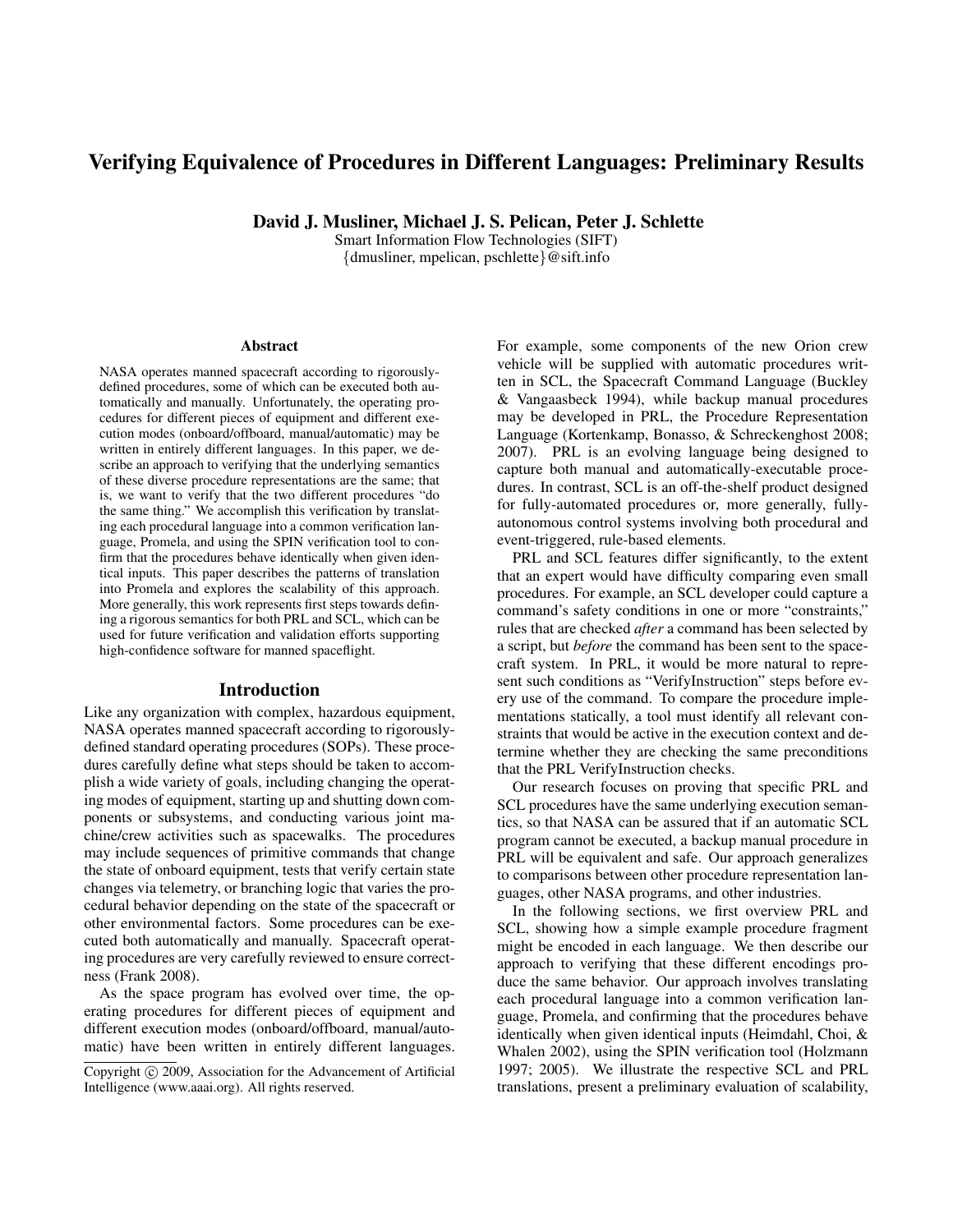

Figure 1: PRL semantics depend in part on the specification of future executives.

and discuss limitations of the approach.

While our translation patterns are not yet fully automated, our preliminary results indicate that this languagetranslation-and-model-checking approach is both feasible and scalable to the desired level of fidelity. This work represents first steps towards defining a rigorous semantics for both PRL and SCL, which can be used for future verification and validation efforts supporting high-confidence software for manned spaceflight. We conclude with observations on the remaining challenges in increasing the fidelity of the verification process and addressing the resulting scalability problems.

# The Procedure Representation Language (PRL)

PRL is a still-evolving language designed to capture procedures that may be executed either by automation or by humans (Kortenkamp, Bonasso, & Schreckenghost 2008). Defined by an XML schema, PRL allows a programmer to construct top-level *procedures* that are decomposed into *steps*, each of which may execute blocks of primitive *instructions* and control statements. Instructions can include spacecraft commands, tests of telemetry values, calls to other procedures, and wait instructions that block for some time or until a boolean expression becomes true. Instructions may be specified as only executable by manual means, or may include *automation data* to help describe how an (as yet undefined) automatic PRL executive should run the procedures. Automation data can include the expected StartConditions that must be true to enable the procedure, InvariantConditions that must remain true during execution (or the procedure fails), and EndConditions that wait until they are true to allow the procedure to end. PRL commands refer to spacecraft components by their unique identifiers as defined in an XML Telemetric & Command Exchange (XTCE) model (Object Management Group 2004).

PRL is being developed to support a gradual transition

| <b>1. RPCM POWER ON RESET</b>                                                  |  |
|--------------------------------------------------------------------------------|--|
| cmd [X] RPCM common clear command type                                         |  |
| ☑ verify [X] RPC Power On Reset Status equal ON                                |  |
| ☑ verify [X] RPCM ORU Health Status equal OKAY                                 |  |
| emd [X] RPCM undervoltage trip recovery inhibit arm command type               |  |
| emd [X] RPCM undervoltage trip recovery inhibit fire command type              |  |
| Verify [X] RPCM Undervoltage Trip Recovery Enable/Inhibit Status equal INHIBIT |  |

Figure 2: The PRIDE integrated development environment supports relatively painless PRL editing and visualization.



Figure 3: SCL's flight-proven implementation defines its execution semantics.

from fully-manual, textual procedures towards automation. As a result, some elements of a fully-automatic PRL system are not yet defined, including a complete formal semantics for the language and an automatic PRL executive. However, initial steps towards both have been taken in an experimental translation of PRL into the Universal Executive's PLEXIL language (Kortenkamp, Bonasso, & Schreckenghost 2008).

An Eclipse-based development environment, PRIDE, has been developed to simplify procedure authoring (Izygon, Kortenkamp, & Molin 2008). The PRL fragment in Figure 2 is drawn from a real ISS procedure that configures an electrical component by issuing a series of commands and verifying assorted telemetry values.

### The Spacecraft Command Language (SCL)

As illustrated in Figure 3, Spacecraft Command Language (SCL) is a suite of tools for building and deploying automated control systems for spacecraft. SCL has flown on many unmanned space missions, including FUSE, EO-1, and TacSat-2. SCL's Real Time Engine (RTE) executes programs defined in a language that combines procedural scripting with event-triggered rules and constraints. The RTE interfaces with the spacecraft sensors through the DataIO module, which implements data sampling rates, smoothing, and other filtering operations defined by a data model written in Spacecraft Markup Language (SML). Outgoing commands are sent via the CMDGEN component to spacecraft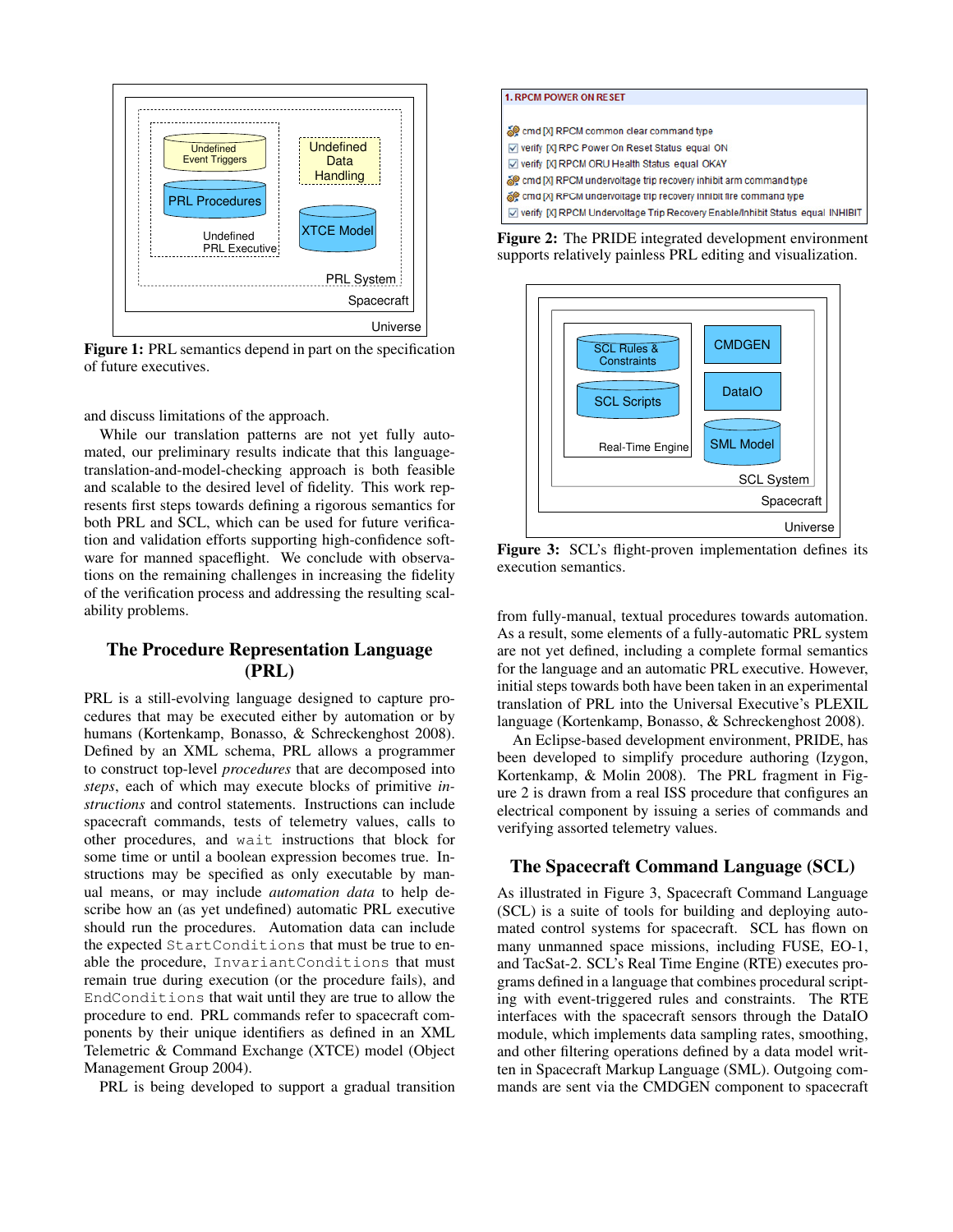```
rule EnsureHealth
 subsystem Health
priority 28
 activation yes
 if X.RPCMORUHealthStatus != OKAY then
        exit
 end if
end EnsureHealth
// Main returns true if completes OK.
function main(X)
 IssueCommand("X.RPCMCommonClearCmdType")
if (!VerifyEquality(X.RPCPowerOnResetStatus,
         ON)) then
        return false
 end if
 // More steps omitted...
 return true
endfunction main
function IssueCommand(subject)
 SendCommand(subject)
endfunction IssueCommand
function VerifyEquality(subject, targetValue)
if (dereference(subject) == targetValue)
        then return true
 else
        return false
 end
endfunction VerifyEquality
```
Figure 4: SCL combines rules and hierarchical function calls, challenging the representational power of automatic verification systems.

#### actuators.

The SCL language allows behavior descriptions in three different program elements: rules, constraints, and scripts. Rules can be triggered by external events (including commands from crew and ground) and updates to internal data. Constraints check safety conditions or validity criteria before spacecraft commands are issued. Scripts are written in a fairly standard procedural language that includes function calls and both local and global variables. SCL's RTE schedules rule evaluation using a priority-based agenda, and also manages parallel execution of scripts at fixed priorities. Taken together, these elements of SCL provide an extremely flexible programming environment and the possibility of creating control flows that would be very difficult to verify. In practice, experienced SCL developers use a set of well-understood design patterns, such as using individual event-triggered rules to activate scripts (which provide sequencing logic), rather than Prolog style rule chaining.

As an implemented and deployed system, SCL has a concrete *de facto* execution semantics, although some details are not clearly described in the publicly available documents (*e.g.*, the precise algorithm of the RTE scheduler is unclear). To make the verification problem tractable, the use of parallel interacting scripts must be limited.

To illustrate some of the representational power of the SCL language, we have used both rules and scripts to encode a portion of the same example ISS procedure. Figure 4 shows our approximate SCL translation of the first three steps of the partial procedure shown in Figure 2. The main function in our SCL encoding includes two steps of the procedure: issuing a single command and verifying its result. For the third step, another state verification, we used a simple rule that monitors a property and takes action when it enters a given state. Here, we issue an exit command whenever X's ORU health enters any state other than OKAY. Such rules— along with constraints, which function in a similar manner— have a number of complexities that must be handled. For example, each rule is assigned to a subsystem, and every rule or constraint within a subsystem can be activated or deactivated using a single SCL command. The interactions between rules, constraints, and scripts are mediated by their priority levels and the aforementioned scheduler algorithm, which makes precise modeling even more difficult.

#### Approach

To verify the functional equivalence of spacecraft procedures implemented in SCL and PRL, we translate the native implementations into a third language, Promela. We then use the SPIN model checking tool (Holzmann 1997; 2005) to generate a complete set of possible input sequences and feed them to the Promela procedure models, collecting each output command stream. The procedure implementations are equivalent if, for every input sequence, the command streams match in every place. In other words, we check for observable execution trace equivalence, where the only observables are the commands sent to the spacecraft.

#### SPIN

We use the SPIN model checker to exhaustively verify Promela models of procedure implementations and inputs. SPIN takes Promela as input and generates a set of C language files unique to the input given. Then the user compiles these into an executable which performs exhaustive verification. This verification detects cycles, assertion violations embedded into Promela, blocks of unreachable code, and so on. If a branch of the verification violates an assertion or encounters some other error, SPIN creates a ".trail" file which contains information on the state of the model up until the time of the error. This feature provides a counter-example that shows under what circumstances the two encoded procedures behave differently.

In Promela, a statement is not necessarily executable; if a condition evaluates to false, the statement is ignored until the condition becomes true. Some commands, such as assignment, are always executable. Others, such as false are never executable. Many depend on the state of the system, such as boolean conditions or a request for a message from a channel which may or may not be empty. If an unexecutable statement is reached in a if or do block, a different statement which is executable will be run instead. If Promela becomes "stuck" at a point where no possible branch has a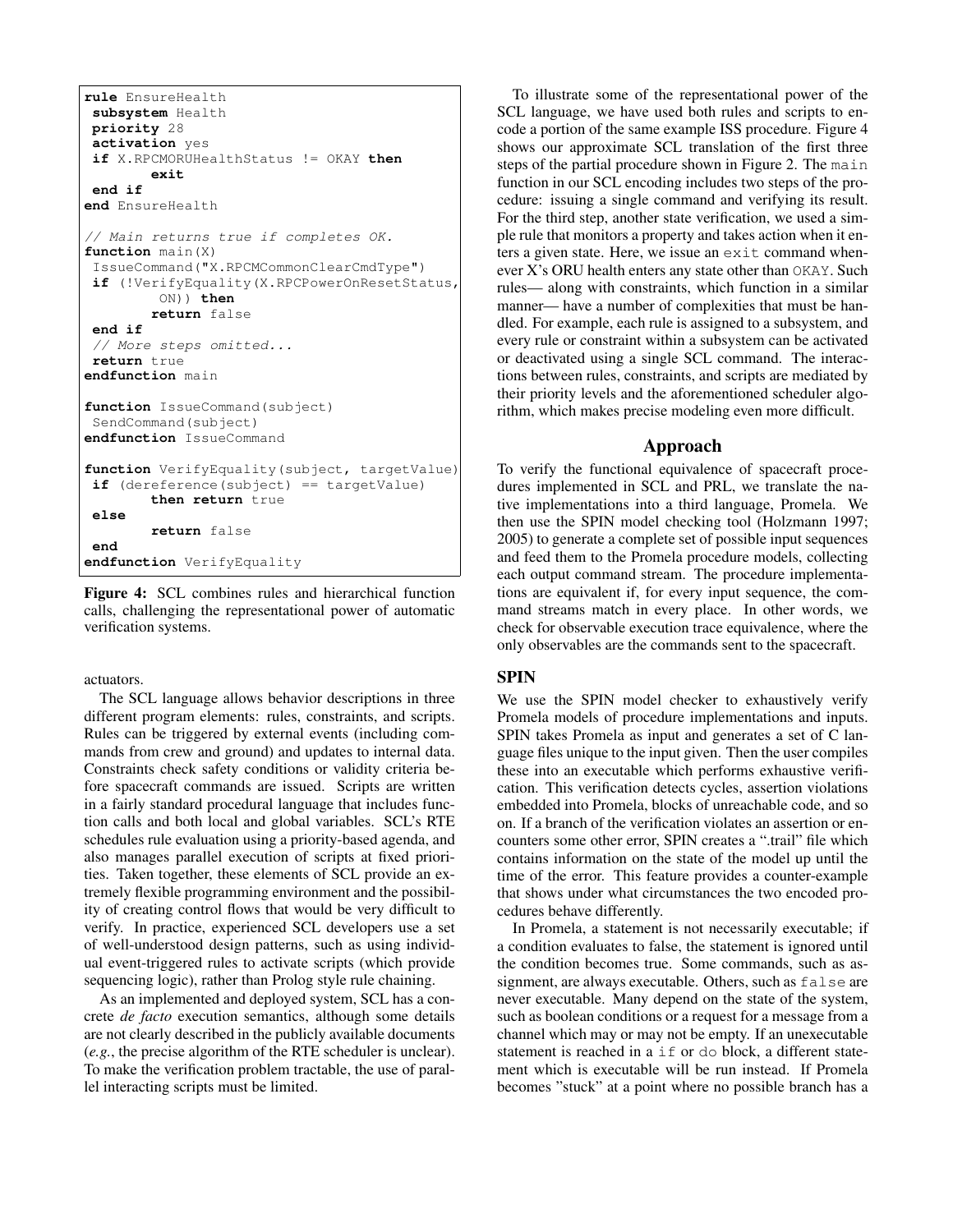

Figure 5: SPIN generates possible input sequences and feeds them to models of PRL procedures and SCL scripts and rules. The implementations are considered equivalent only if the sequences of command outputs are the same.

statement that is executable, then execution ends. The -> operator is used to emphasize the first statement in a conditional's role as a guard. The language supports analogs to most basic imperative language features: if, do (a loop), labels and gotos, and calling functions with parameters passed. A key difference is that if more than one leading statement is executable simultaneously in an if or do, the statement block that will be executed first is selected nondeterministically. This feature enables one to easily select a value for an input from a domain of potential values, or represent other sources of nondeterminism. In an exhaustive verification, all possibilities will be explored.

Promela provides message channels that send and receive data between processes. The most basic and frequently used channel operators are ! and ?, which respectively send and receive messages. To share data between two processes, it is necessary to pass the same channel as a parameter to both processes. Channels can also be tested with empty and full, as well as len, which will return a positive number (implicitly true) if there are any messages in the queue, and false otherwise. These can be used to take alternate action if a queue is full or to receive messages until a channel is empty. In addition to the basic send and receive, the !! and ?? operators serve a more specialized purpose. !! is particularly relevant to our efforts and will be discussed later.

### Modeling system state

To test procedure equivalence, we need a framework in which to provide identical sets of inputs to models of the procedures and then gather their output in a way that allows them to be compared. For this purpose, each procedure will take two channels as inputs. The "state" channel provides the initial state of the procedure and system configuration (including values selected for state variables) and will be filled with the end state at end of execution. The "command log" channel will be passed to the procedure with no messages in it. This channel will be used to create a log of all the spacecraft commands issued by the procedure.

As mentioned above, modeling nondeterminism in Promela is trivial. Fig. 6 demonstrates a small random initialization process, by which both state channels will be filled with the same initial state.

Just as critical as supplying an initial state is verifying

```
#define RPC_POWER_ON_RESET 0
#define RPCM_ORU_HEALTH_STATUS 1
#define ON 2
#define OFF 3
/* ... */
chan prlState = [NUM_INPUTS] of {byte,short};
chan sclState = [NUM_INPUTS] of {byte,short};
/* Set initial state for the pump status */
if
:: prlState!RPC_POWER_ON_RESET,ON ->
    sclState!RPC_POWER_ON_RESET,ON
:: prlState!RPC_POWER_ON_RESET,OFF ->
    sclState!RPC_POWER_ON_RESET,OFF
fi;
/* \ldots */
```
Figure 6: Promela's nondeterministic if generates sequences of input streams that cover the range of possible inputs (*i.e.*, system state) and copies them to send to both procedure models.

```
/* Model execution precedes this... */
int prlType, prlValue, sclType, sclValue;
bool success = false;
do
:: (len(prlLog) && len(sclLog)) ->
        prlLog?prlValue;
        sclLog?sclValue;
        if
        :: (prlValue == sclValue) ->
                printf("Models agree\n");
        :: else -> /* mismatch! */
                printf("Models disagree!\n");
                 success = false;
                break /* Abort loop */
        fi;
/* When at least one queue is dry */<br>:: \text{else} ->
        :: else ->
        /* Failure if one queue non-empty */
        if
        :: len(prlLog) ||
                          len(sclLog)) \rightarrowsuccess = false
        :: else -> success = true
        fi;
        break
od;
/* Omitted similar check of state */
assert(success)
```
Figure 7: Channel contents must agree in both value and size in order to be considered equivalent.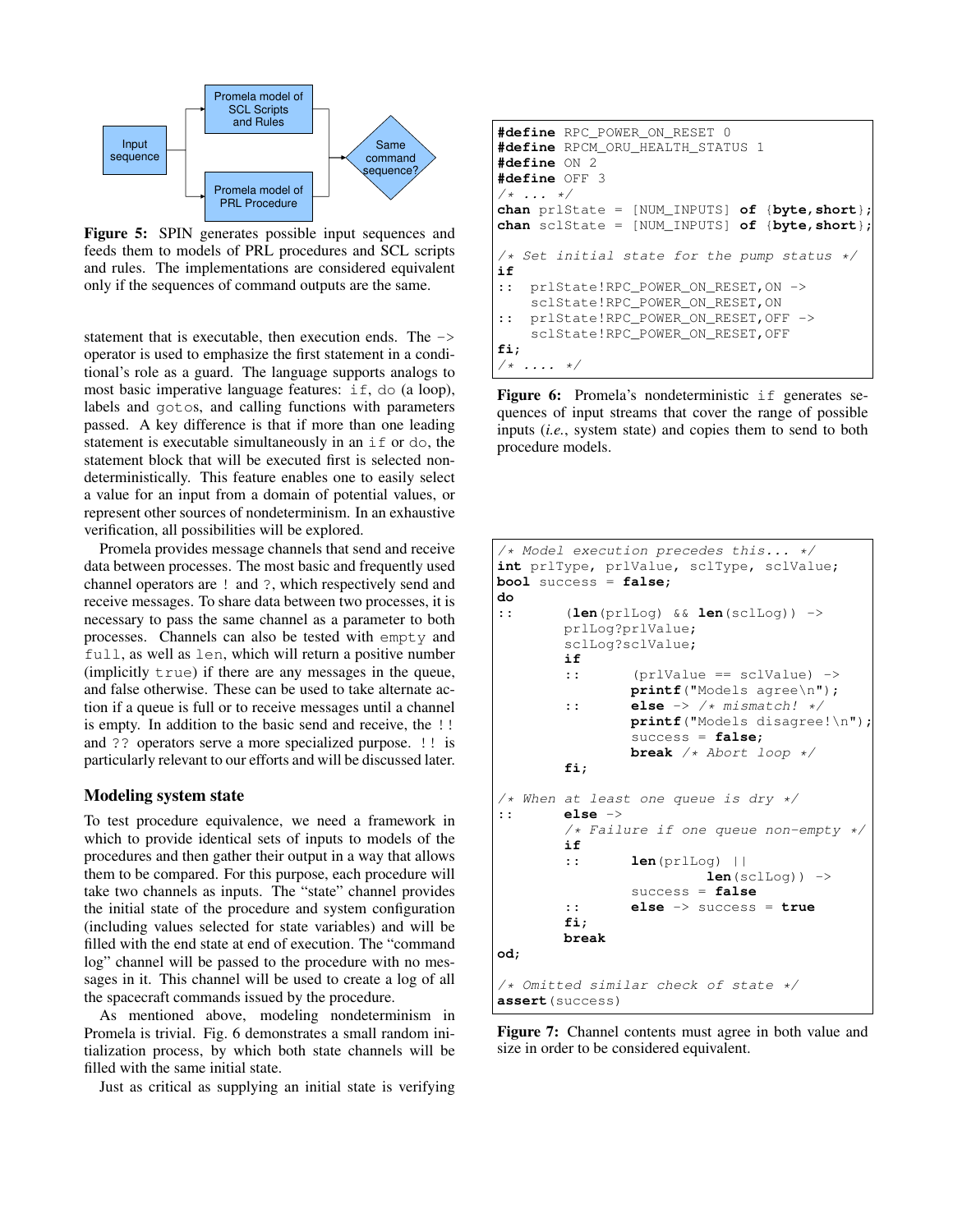the end state. Our current approach is quite simple: the top message in each procedure's command log is pulled off, and the two are compared. If the two are equal, this process is repeated. However, if the two stacks have different numbers of messages or if two messages don't contain the same data, then an appropriate error message is printed and an assertion is violated. The same process is then carried out on the state of the two models. Fig. 7 shows a summary of this process in Promela.

Having established a method for testing the equivalence of two models, we now discuss the process of constructing Promela models that emulate the behavior of PRL and SCL procedures. Because this project is still in its early stages, generation of models for these procedures has thus far been accomplished by hand. However, we have worked with the aim of demonstrating a systematic conversion, and have already taken small steps towards automatic translation. Below we discuss the challenges in describing PRL or SCL code with the limited faculties provided by Promela, and these challenges apply to both manual and automatic methods.

#### PRL Translation

Translating PRL into Promela is relatively simple, for a variety of reasons. The scope of every block and command is well established, so the control flow is very easy to understand. PRL's lack of support for global variables and pass by reference is convenient, since Promela doesn't support these features natively either. The presence of strings and enumerations seems at first to be a source of difficulty, but they can simply be exchanged for constants via #define directives. PRL also has the capacity to jump between steps, which we can emulate using a Promela statement label and goto. Automatic generation can easily handle these chores.

### SCL Translation

Generating Promela to represent SCL is much less straightforward. In order to accurately emulate SCL, details such as rule and script scheduling must be taken into account even before the task-specific code can be examined. However, we defer discussion of these complexities and start with the core approach to procedure representation.

In order to support SCL's notions of passing by reference, return values, and global variables, Promela channels are used to shuttle values between parent and child functions, or, in the case of globals, between any two functions. Channels acting as return values also create a convenient way for parents to wait for their children to finish before beginning the next task, as the parent can simply try to read from the return channel and SPIN will block that execution path until the value is available. The state overhead for spawning a child process is reasonable, but not so small as to be ignored altogether. This is especially so in the case of nesting functions, where greater quantities of memory are required to track every function in the stack.

The next items to consider are rules and constraints. Rules are mechanisms which go into action when a variable or

variables meet certain conditions. Although the SCL RTE's behavior is more complex, in our current approximation, when the rule's conditions are met, a subprocedure is executed. The most natural way to enforce this would be a separate, concurrent Promela process that constantly monitors the state of the simulation and fires these rules; unfortunately, we do not have a scalable way to accomplish this in Promela. A different, less-elegant solution has been devised: macros. As alluded to earlier when discussing PRL, Promela uses the C preprocessor. A macro is defined to call every rule (usually expressed as macros themselves) and is inserted between every spacecraft command, so that any state change can be observed immediately and acted upon, as it would be in SCL. Due to their similarity, constraints are handled in a similar, though slightly more complex manner: the check on variable state occurs *before* a command is issued, and if the constraint is violated, a flag is set indicating that the command should be jumped over using goto.

Every subprocedure within SCL has a priority which must be taken into account by the SCL scheduler, which dictates when each subprocedure may run. Though the exact internal workings are not known, we have built a simplified model wherein subprocedures are sorted first by priority, and second by order in which they've joined the queue. If not for Promela channels' !! operator, this requirement could be very difficult and expensive to enforce; a priority queue would have to be implemented within the very tight bounds of the language, probably with the effect of expanding the state space immensely. Fortunately, the !! operator essentially turns a message queue into a priority queue: messages entering a queue can be placed according to a priority expressed in the first message field. This allows a scheduler process to send an activation message to the highest priority process that arrived first in the queue.

### Model Examples

To test our approach, we took an existing ISS procedure to reconfigure a power controller (for which we have a PRL encoding created by NASA's Automation for Operations program (Frank 2008)) and created a possible SCL implementation. We then systematically hand-translated the PRL and SCL representations into Promela models. The Promela translation of the PRL encoding follows the source language quite closely (compare Figure 8 to Figure 2).

The same procedure, this time written in SCL and translated to Promela, is shown in Figure 9. The most notable difference is that this procedure is now accomplished by a main process and two helper processes, rather than a single process. In order to emulate this behavior, our Promela model uses a message channel that holds a single bool. This channel is supplied to each child of the parent process. If the child has no meaningful value to return, an arbitrary value is supplied via this channel at the end of execution to indicate to the parent that the child has finished; otherwise, the appropriate value is sent to the parent where it can be handled. Note that in general the return value could be of any type; for example, a message with multiple fields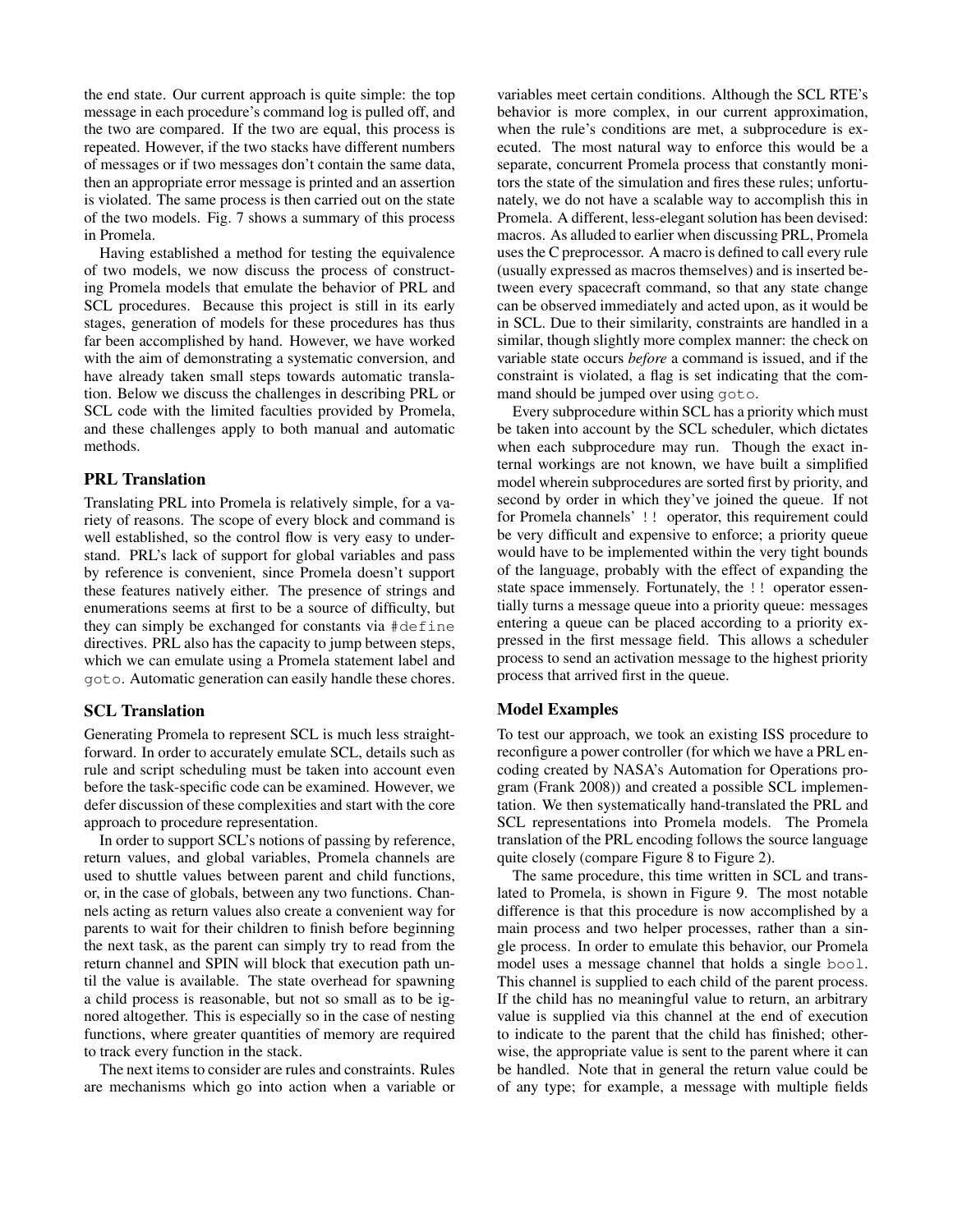```
/* This macro collects the data in the
initial state channel into an array. */
POP_SENSORS;
/* Command instruction */
xmit!X_RPCMCommonClearCmdType;
/* Verify instruction: */
if
:: localSensors[RPC_POWER_ON_RESET]
        == ON -> skip
:: else ->
        goto exitFailure
fi;
/* Verify instruction: */
if
:: localSensors[RPCM_ORU_HEALTH_STATUS]
        == OKAY -> skip
:: else ->
        goto exitFailure
fi;
goto exitSuccess;
exitFailure:
xmit!Failure;
goto finish;
exitSuccess:
xmit!Success;
goto finish;
finish:
/* This macro puts the sensor data back
into the initial channel to be examined. */PUSH_SENSORS;
}
```
Figure 8: The structure of PRL lends itself well to representation in Promela.

```
#define ENSURE_HEALTH_RULE\
 if \
  :: localSensors[RPCM_ORU_HEALTH_STATUS]\
        != OKAY ->\goto returnFalse;\
  :: else -> skip\
 fi
#define CHECK_RULES ENSURE_HEALTH_RULE
proctype issueCommand(mtype command;
                       chan xmit, ret)
{
 xmit!command;
 ret!true
}
proctype verifyEquality(mtype propertyValue,
               desiredValue; chan xmit, ret)
{
 if
  :: propertyValue == desiredValue ->
        ret!true
  :: else ->
        ret!false
  fi
}
proctype sclModel(chan xmit, initial)
{
  chan retChan = [1] of { bool }
 bool returnVal;
 POP_SENSORS; /* Gather initial state */
 CHECK_RULES;
  /* Issue Common Clear command. */
 run issueCommand(X_RPCMCommonClearCmdType,
                   xmit, retChan);
  retChan?returnVal;
  CHECK_RULES;
  /* Verify Power On Reset status */
  run verifyEquality
   (localSensors[RPC_POWER_ON_RESET_STATUS],
  ON, xmit, retChan);
  retChan?returnVal;
  if
    :: returnVal == false ->
        goto returnFalse;
    :: else -> skip
  fi;
  CHECK_RULES;
  goto returnTrue;
  returnFalse:
 xmit!Failure;
 goto finish;
  returnTrue:
  xmit!Success;
  goto finish;
  finish:
 PUSH_SENSORS;
}
```
Figure 9: Emulating SCL in Promela is harder.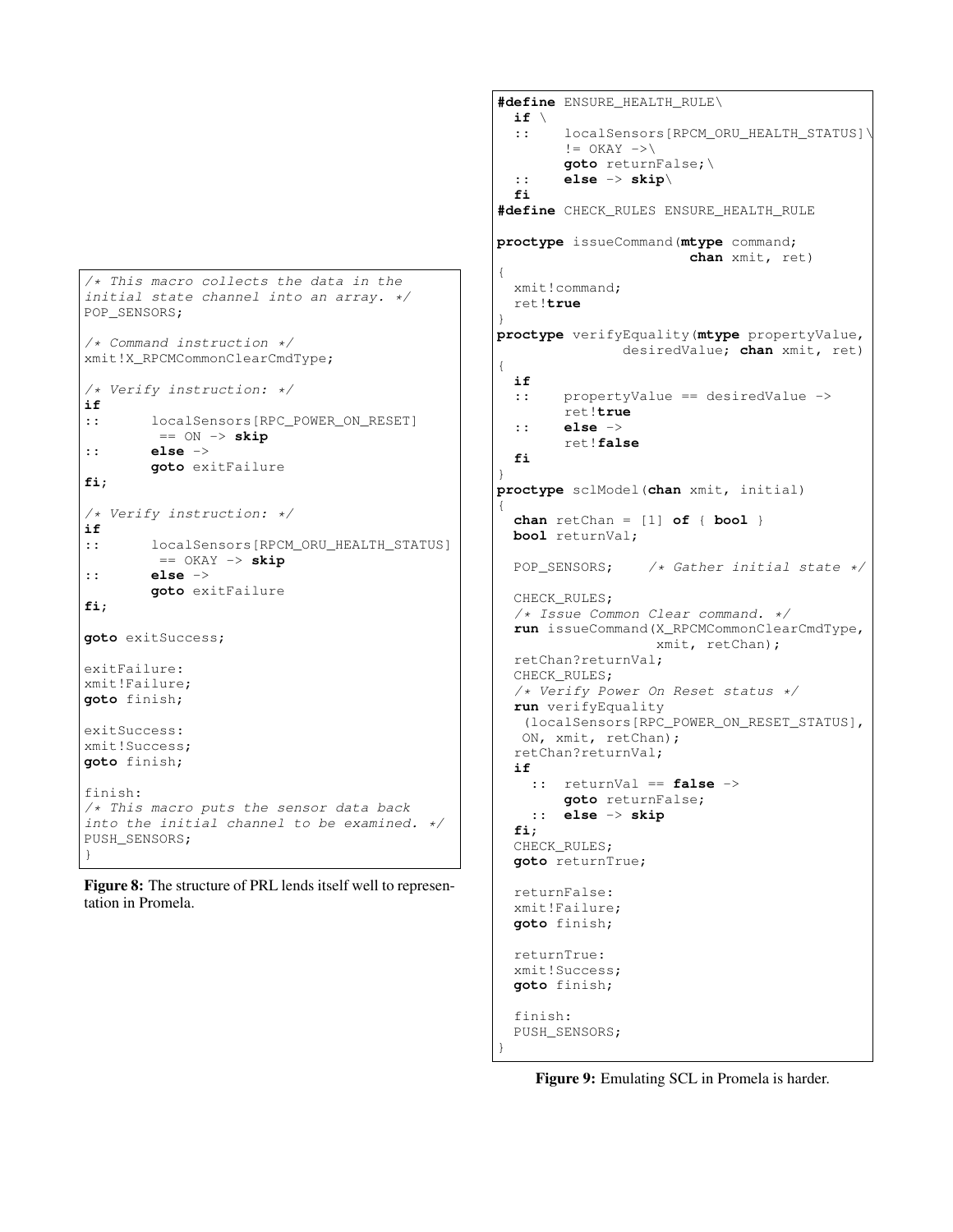```
chan init1 = [I] of {short,short};
chan init2 = [I] of {short,short};
chan xmit1 = [M] of {short};
chan xmit2 = [M] of {short};
/* Repeat I times, one initial state
   sent for each input. */
if
 :: init1!0,0; init2!0,0
 :: init1!0,1; init2,0,1
        /* ... */
 :: init1!0,D-1; init2,0,D-1
fi;
     /* ... more inits */
if
 :: init1!I-1,0; init2!I-1,0
 :: init1!I-1,1; init2, I-1,1
        /* ... */
 :: init1!I-1,D-1; init2,I-1,D-1
fi;
/* Both models take in these input values,
then send M messages containing a random
input back to the xmit channels */
run Model1(init1, xmit1);
run Model2(init2, xmit2);
/* Iterate through each message from the
models */
do
  :: nempty(xmit1) && nempty(xmit2) ->
        /* get front value of each channel */
  :: empty(xmit1) || empty(xmit2) ->
        break;
od;
```
Figure 10: The abstract model is designed to mirror the equivalence model discussed previously, while allowing for simple quantitative scaling.

could be used to send multiple values. Through the use of the ENSURE HEALTH RULE macro, the verification of the health of the craft that was explicit in the PRL translation is now, to an extent, implicit. If need be, many more rules could be added to the system and added to the list of rules enforced by the CHECK RULES macro.

For the sake of clarity in the demonstration, the SCL scheduler mechanism is not present in this example; however, the basis of its implementation should be clear and only a few modifications would be necessary to incorporate it.

#### Evaluation

Naturally, a scheme using exhaustive verification must be concerned with scalability, as larger and more complex procedures cause exponentially more possible states to be created. To evaluate the scalability of our general approach to procedure encoding and comparison, we created a scalable abstract Promela model that follows similar patterns. Figure 10 shows the structure of the abstract model and its similarities to the model used for actual comparison of proce-



Figure 11: For smaller problems, bitstate hashing's overhead and potential loss of accuracy makes it undesirable.



increases in the number of state variables can cost enormous amounts of memory during exhaustive verification.

dures. We generated a spectrum of test samples by varying three dimensions: number of inputs  $(I)$ , domain size for inputs  $(D)$ , and message volume of each submodel  $(M)$ . The abstract model creates I initial state variables, and each one is nondeterministically assigned an integer in the range  $[0, D - 1]$ . Two sub-models abstractly represent the procedure encodings; each is passed an input channel just large enough to hold the  $I$  inputs, as well as a second "trace" channel with a size of  $M$  short integers. Through this channel, the sub-models send M messages. The content of the messages sent is randomly selected from the inputs. This was done to avoid sending the same value repeatedly, which SPIN might somehow optimize. Once both models have executed, the messages are drawn out of their channels one by one into local variables. No comparison is done, however, since the abstract procedure models do not have real semantics but choose their outputs randomly. We expect that omitting the comparison operators will have little effect on performance relative to other factors, since in the real procedure comparison process the outcome of these operators depends on the initial state, and does not cause nondeterministic branching in the state space.

Our evaluation results indicate that the primary concerns are the number and range of inputs, which cause an explosion in the size of the state space. We expect that the factor of state space increase should be  $\in O(D^I)$ .

We ran numerous tests on this abstract model, and present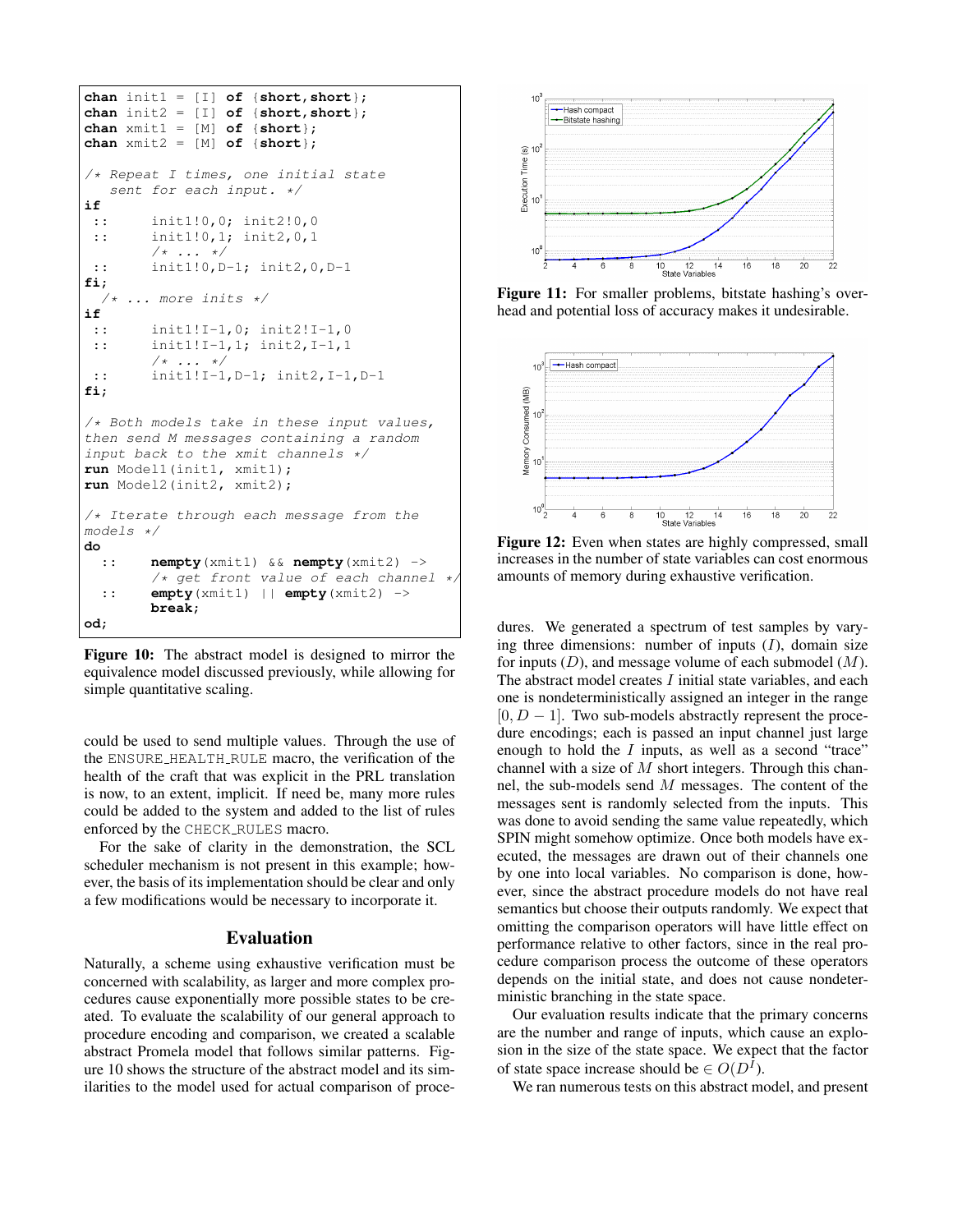results for tests having from two to twenty-two inputs, each with  $D = 2$  and  $M = 100$ . Two SPIN modes were tested: one used -DHC0, which uses "hash table compaction" with the highest compression. This method is lossless and will always search exhaustively. The other SPIN mode used "bitstate hashing" (compile time flag -DBITSTATE), which does not guarantee completeness but, with well-chosen parameters, can explore the vast majority of the state space using a fixed amount of memory. For bitstate hashing, the default 3 bits per state were used, and the hashtable was allotted  $2^{35}$  entries. Both modes were limited to  $5000$  megabytes of memory.

Figure 11 shows the relationship between the number of state variables used when modeling and the time taken to explore the model. The time expressed in the figure is the sum of the time taken to generate the C code, compile it using gcc, and run it. Clearly, hash compaction is more time efficient for tractable problems. However, these two methods operate very differently: hash compaction is complete and faster, but the memory it consumes increases directly with the size of the state space (and by extension, exponentially in the number of state variables). Figure 12 demonstrates this fact. The bitstate hashing method is not shown in this graph because it consumes a constant amount of memory. As state space increases, it can be seen that the hash compaction method will no longer be available when the size of the problem exceeds that of today's machines. Bitstate hashing is still possible on these problems because it keeps a hash table whose size is independent of the problem. The cost that bitstate hashing pays is instead in computation time and coverage. Although it can be used on problems of any size, if the task is large enough then the lack of coverage will reduce confidence in the result (Holzmann 1995), even with multiple verifications. It should be noted, however, that for the models verified in the figures, bitstate hashing found as many unique states as the hash compaction method – that is, all of them. Further investigation is needed to find at what point the accuracy of bitstate hashing drops below the point of being trustworthy.

Based on the results as visualized in the graph and in the fundamental mathematics, it seems crucial to avoid an increase in the number of inputs and the size of the input domains. Of the two, an increase in domain size seems most easily controlled, by intelligently deciding which initial values may be redundant. For example, if a value must be at least 50 to pass a check then the values 1 through 49 will act identically, so only one of these values need be tested; this would avert a large increase in state space. The details of implementing such a scheme are so far undetermined.

# Related Work

This work is related to a wide variety of prior and ongoing research in verification of high-reliability systems including work on performed for NASA's ongoing Automation for Operations (A4O) project (Frank 2008).

## NASA Procedure Verification

Previous work on verification of procedures for NASA missions has largely focused on verifying the *internal* consistency, safety, and semantics of individual procedures and scripts, rather than comparison between two implementations of a procedure. For example, recent NASA research on verification of procedures written in PRL has addressed static verification to ensure well-formed Program Universal Identifier references, as well as dynamic verification of assertions such as "after the state 'abort plan' is set to true, no node in the plan repeats (loops)" (Brat *et al.* 2008). Similarly, verification methods have been used to ensure static and limited dynamic properties of executable scripts coded in PLEXIL by translating the PLEXIL into Java and using the Java Pathfinder model checking tool.

# Formal Verification Methods: Program Equivalence

The program equivalence problem for general programming languages attracts much good research from the larger verification research community. Program equivalence is formalized as several forms of *bisimulation*. In general, bisimulation refers to the idea that two programs have the same state transition structure. CADP (Construction and Analysis of Distributed Processes, http://www.inrialpes. fr/vasy/cadp/) is a popular suite of tools that can analyze abstract programs (formulated as Labelled Transition Systems (LTSs)) and provide numerous analyses including checking for common faults (*e.g.*, deadlock) as well as verifying more complex properties expressed in specifications such as temporal logic or mu-calculus. Given two programs formulated as LTSs (in our case, two procedures from different sources), the CADP bisimulation tool can check to see if the procedures are equivalent, modulo one of several *equivalence relations*. These relations, including strong equivalence, observational equivalence, and safety equivalence, provide different levels of guarantees about how the procedures correspond. We are interested in the application of CADP to the procedure comparison problem, but its high licensing fees prevented us from using it.

### Verification of Procedures

The verification of procedures has been explored in other contexts, such as nuclear power plant operation. For example, Zhang (1999) has used SPIN model-checking to verify properties of operator procedures (*e.g.*, liveness), and developed an incremental approach for the construction of system models with increasing complexity in order to reduce the cost of finding mistakes. These techniques may be useful for spacecraft procedures when spacecraft models become more available, depending upon the complexity of the models and procedures and the performance of the verification tools.

#### Verification of Rule-Based Systems

Verifying the use of SCL rules is a specific case of the more general problem of verifying rule-based systems. Previous